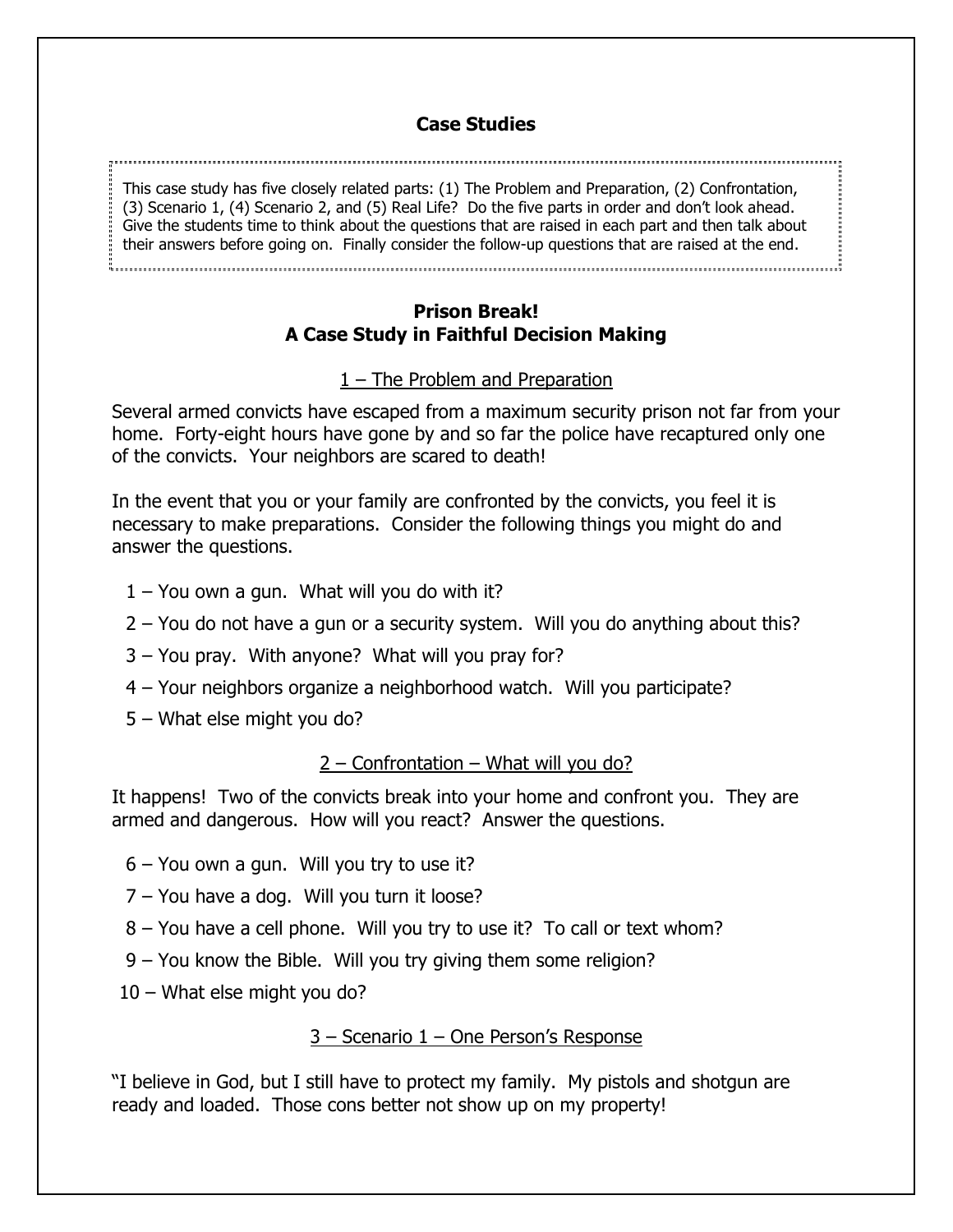"It's Tuesday. The cops still haven't caught those guys. I can't go out of the house without my .45. Gotta grill some steaks. I'll just stick the revolver in my belt.

"Steaks are looking pretty good.

"Whoa, what's that? A couple of cons by the woods! \*@&#! Bet they smelled the steaks. I'll give 'em bullets to eat!"

11 – Do people react like this man? What do you think will happen?

### 4 – Scenario 2 – Another Person's Response

"The neighbors are keeping their guns loaded. But that's not right! Please, God, help me do the right thing if one of those convicts shows up. Please deliver us from evil.

"It's Tuesday morning. Those guys have been on the loose since Saturday. But we've been safe so far. If one of them shows up, please God, help me overcome evil with good.

"Oh no! That man on the porch has a shotgun! I'll bet he's one of them! What am I going to do? He probably hasn't eaten in days. If he comes in, maybe I can give him breakfast! Maybe he'll take it easy on us if I'm kind to him."

12 – What do you think will happen?

### 5 – Real life?

13 – Do scenarios like these happen in real life? If so, how do they play out? Read the newspaper clippings that follow.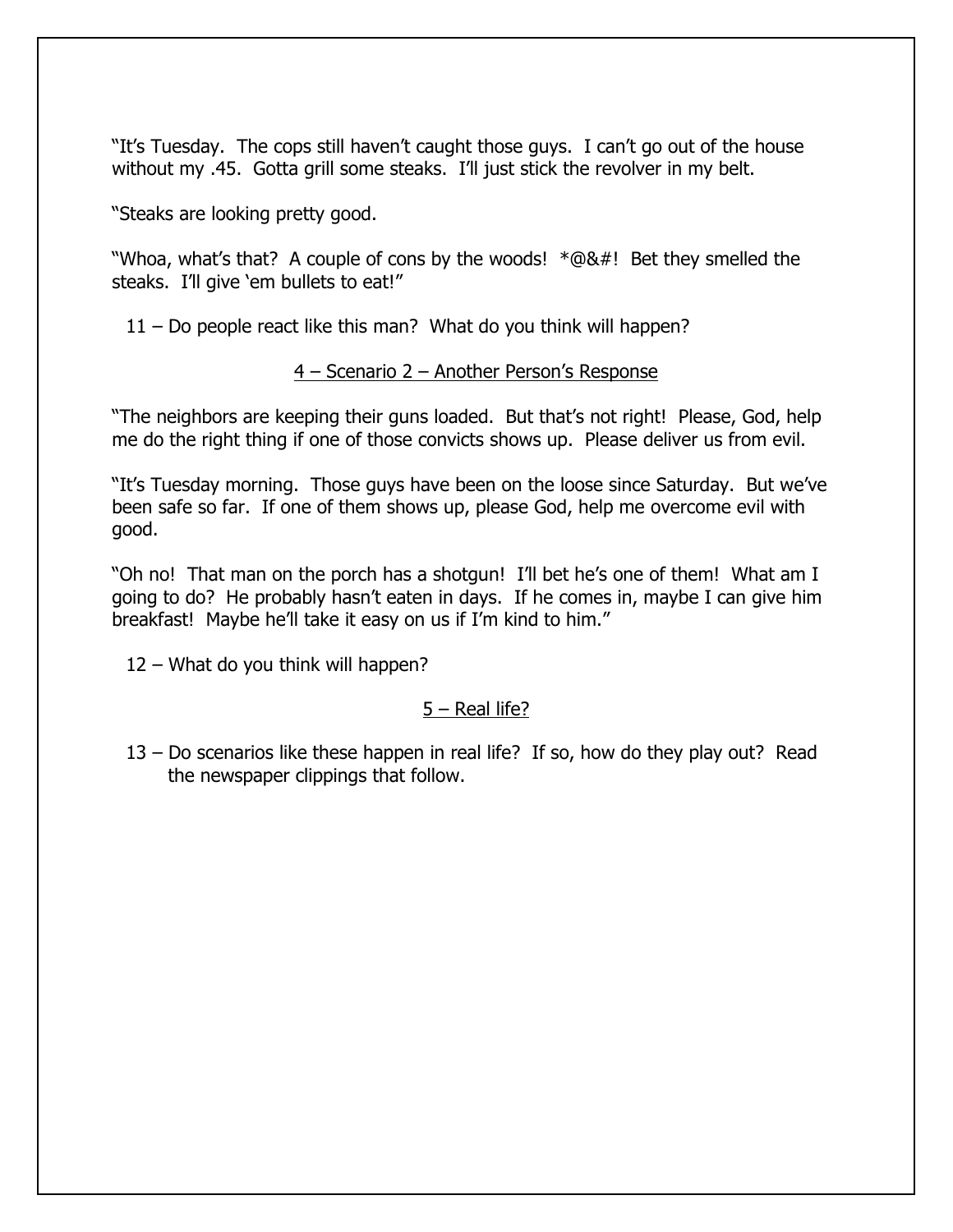10 Record-Journal, Meriden, Ct., Thursday, February 23, 1984

# **Escapees kill Tennessee man**

KNOXVILLE, Tenn. (UPI) - Two escaped convicts who vowed not to be captured alive killed a Sunday school teacher grilling steaks in his back yard<br>and abducted his wife, breaking through a police dragnet before freeing the woman unharmed 400 miles away.

A nationwide alert was issued for Ronald Freeman, 41, and James Clegg, 30, who were armed with a shotgun and at least four pistols. The two were among five convicts who escaped from the Fort Pillow Prison Farm in west Tennessee Saturday.

"I hope we get them before somebody else gets killed," said Sullivan County Chief Deputy Keith Westmoreland in Bristol.

Elizabeth "Bo" Windrow, 57, told Knoxville police the fugitives left her lying on the floorboard of her car at a rest stop east of Knoxville about 6 a.m. with orders to count to 500 before leaving.

The fugitives fled in a waiting car. she said, but she was too frightened to look. Officials said they believed a woman was driving the car in which the pair fled.

Mrs. Windrow's husband, retired businessman Paul Windrow, was killed by the convicts Tuesday night.

Windrow, 59, a Sunday school teacher, put a .45 caliber pistol in his belt Tuesday night before he went out to grill steaks at his home near the prison in Brownsville.

Freeman and Clegg, each armed<br>with a pistol, emerged from a hole they had dug and shot Windrow when he pulled the gun, authorities said. They took a shotgun and two pistols from the home.

Law officer David Davenport said the convicts told Mrs. Windrow "they will not be taken alive."

Hundreds of law enforcement agents searched the mountains of five east Tennessee counties Wednesday, setting up roadblocks. Freeman was serving 198 years for the 1970 murders of his wife and 10-year-old stepdaughter and Clegg was serving life as a habitual criminal.

#### Newspaper Clipping 2



Mrs. Degrafinried cooks meal for prisoner **Armed killer succumbs** to home cooking, Bible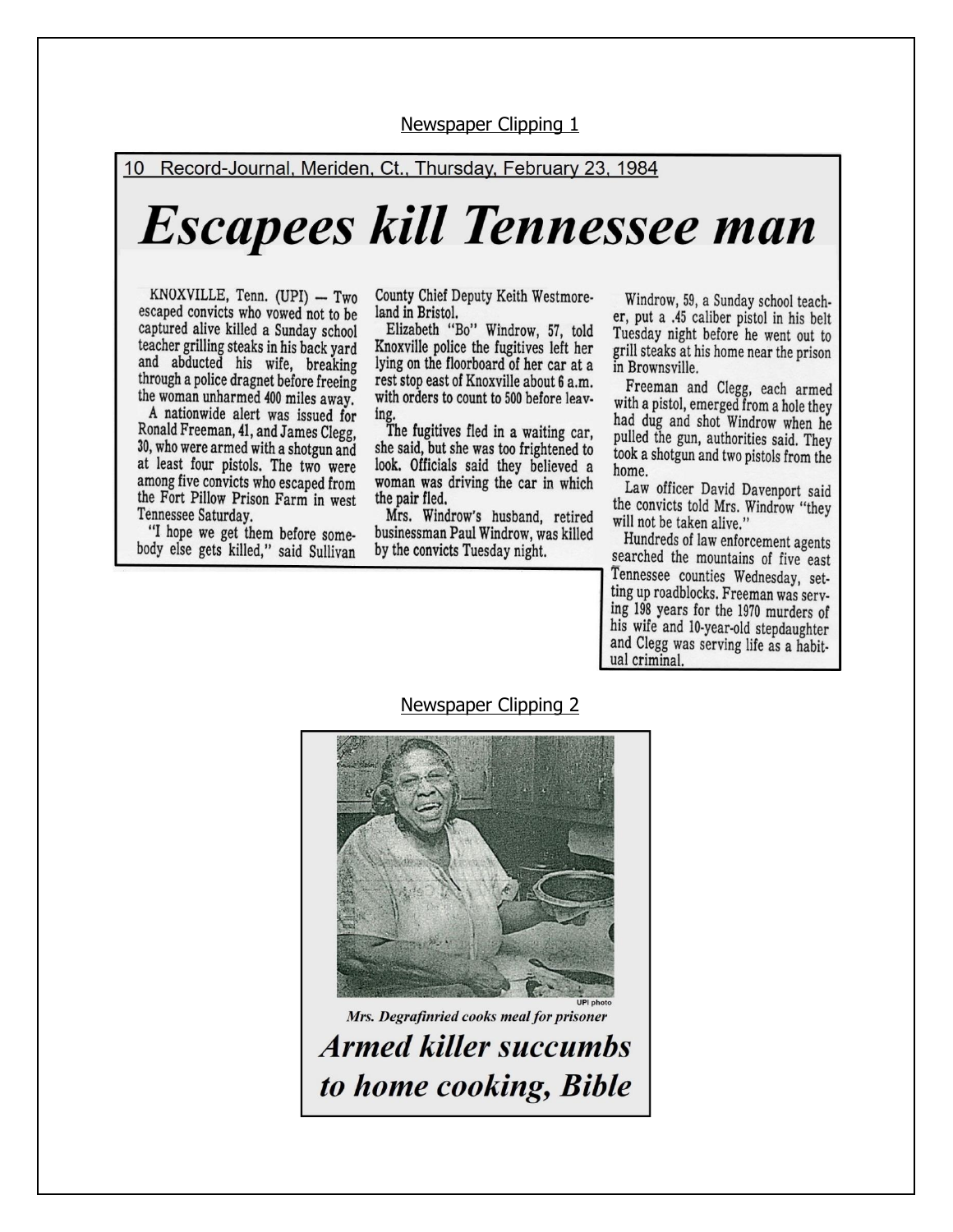BRADEN, Tenn. (UPI) — An escaped murderer armed with a shotgun became "a little child" in the hands of a 73-year-old grandmother who insisted he eat breakfast Tuesday and then persuaded him to surrender by preaching about Jesus.

"All I knowed to talk to him about was Jesus, and I did." said Louise Degrafinried. "When he came in I went to giving him Bible. I told him I love him and Jesus loves him."

Riley Arzeneaux, 26, is one of five convicts, described as "extremely dangerous," who escaped from Fort Pillow State Prison Saturday, commandeered cars, held two families hostage and traded gunfire with officials.

Arzeneaux curled up under a rug on the porch of Mrs. Degrafinried's house Monday night and leveled a shotgun at her husband, Nathan Degrafinried when he stepped outside the home Tuesday morning.

Another escapee, Randolph Oliver, 32, of Memphis, was captured Sunday while hitchhiking. Authorities said they believed a third fugitive had fled the area in a stolen Cadillac, and they beefed up the search for two others.

Mrs. Degrafinried was talking to a neighbor on the telephone when she saw the convict pointing a gun at her husband. "Call the police," she told the

 $\mathcal{L}$  See KILLER, page 4

# $\nu$ Killer

### (Continued from page 1)

neighbor and then took charge of the situation.

"I told him when he come into the house, 'Put your gun down. I'm a Christian woman and I don't want no violence," she said.

She said the convict followed her instructions "like a little child" and meekly placed the shotgun on a sofa. The gun had been taken from a prison guard in the escape.

"I asked him where his mother was, and he said she was in Texas, but his grandmother raised him. I prayed for him and I said I'm sure his mother was praying for him too."

While Mrs. Degrafinried prepared scrambled eggs, bacon, bread and a quart of powdered milk for the convict's breakfast, her husband went outside and disabled his pickup truck so

Arzeneaux could not escape.

Degrafinried flagged down highway patrol officers who had been summoned by the neighbor.

"He seen my husband talking to them and said, 'He's turning me in.' I said, 'You sit back down at the table.' I went out and told them (troopers) he done calmed down. He's ready to give up."

The convict, who had not eaten in three days, finished his breakfast, walked out of the house unarmed and surrendered. He was returned to Fort Pillow, where he was serving a 25-year term for murder.

The fugitives still loose were identified as Ronald Freeman, 41, serving 198 years for two murders; James Clegg, 30, serving life as a habitual criminal; and Sylvester Alexander, 23, serving 40 years for armed robbery.